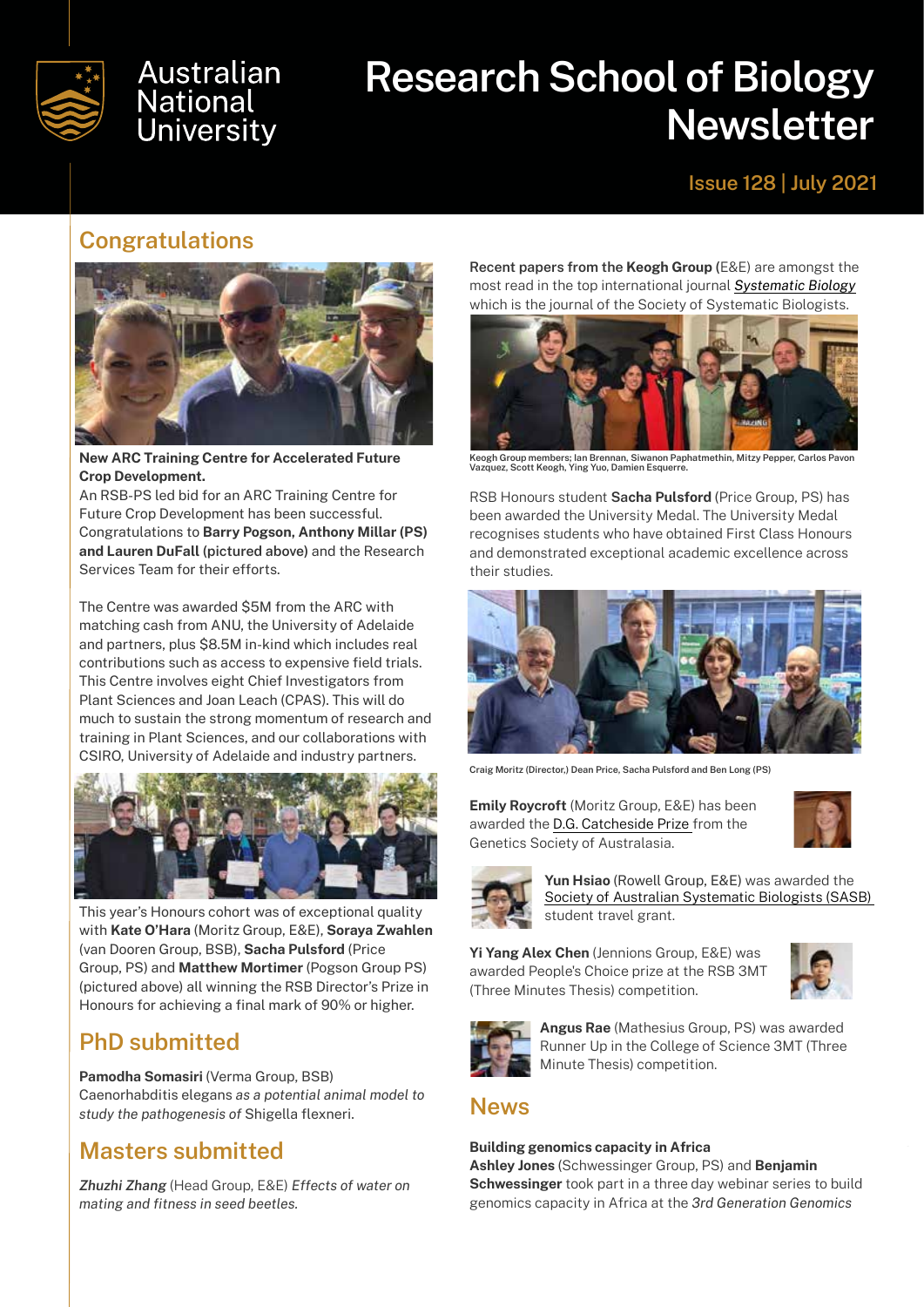*and Bioinformatics in Africa Workshop* in Nairobi, Kenya. Ash and Benjamin instructed participants on how to extract high-molecular weight DNA from all sorts of bugs, plants, and bacteria for long-read sequencing in agriculture. Benjamin organized this specific subsection of the workshop with colleagues from Plant and Food New Zealand Research (NZ) and the John Innes Centre (England). The webinar series was extremely well received. All talks, recordings and resources are available on [protocols.io.](https://www.protocols.io/workspaces/high-molecular-weight-dna-extraction-from-all-kingdoms/resources)

#### **Faculty Teaching Forum**

A teaching forum was held this month to discuss two big issues:

- The Biology Curriculum including how we adjust to our reduced staffing, implications of changing budget models and the resulting future challenges and opportunities; - What we can learn from our switch to online learning last year, how we can use technology better to support and complement face to face learning, and how to make the most of our students' lab and field practical experiences.

There was vigorous discussion throughout the forum, with lots of examples of innovative teaching being considered and discussed. While we do have some significant challenges coming up, the enthusiasm and commitment to teaching demonstrated was a good sign for the future. A follow up forum is planned to discuss assessment and feedback.

#### **Demonstrator and tutor training**

A demonstrator and tutor training session was run by **Rachael Remington** (BTLC) with support from **Maja Adamska** (BSB) and **Susan Howitt** (BTLC). It was interesting to see that much of the discussion about the value of face to face learning, and what students gain from it, was similar between the demonstrators and the Faculty Teaching Forum.

# **Outreach**

On Thursday 24 June, **Emma Crean**, **Tavish Eenjies**, **Salome Wilson** and **Benjamin Schwessinger** (PS) ran a workshop for a group of high school students, through the outreach organisation, Youth Leading in STEM.

The title of the workshop was *What did this tick eat for breakfast*? and it used hands-on activities to show how DNA sequencing can be used to answer biological questions.

Moving through a series of activities and discussions kept everyone engaged and it was great to hear the students relate to the content and ask lots of questions. We have placed all the resources for this workshop on [protocols.io](https://www.protocols.io/private/DCA7FADD130EFFB187267E9E2C6A4D66)  for other groups interested in creating outreach activities.

### **Farewell**

**2**

**Carlos Pavon-Vazquez** (Keogh Group, E&E) recently finished his PhD and he is off to the USA to start a two year postdoc at City University of New York. We will miss him!



# **Grants awarded**

**Madison Fink** (Head Group, E&E) was awarded a [CBA](https://cba.anu.edu.au/opportunities/cba-grants-funding/ignition-grants) 



[research grant](https://cba.anu.edu.au/opportunities/cba-grants-funding/ignition-grants) for her collaboration with CSIRO and ACT Environment assessing variation in the susceptibility of *Eucalyptus blakleyi* to psyllid (*Cardiaspina albitextura*) attack using leaf chemistry traits.

ACT Government 2021. E*nhancing the capacity of the ACT to lead environmental surveillance for infectious diseases through sewage testing. \$*50K. **Aude Fahrer, Pawan Parajuli** and **Ruth Purcell** (all BSB) were among ten investigators to be awarded.

John James Foundation 2021. *Measuring anti-PF4 Antibodies and D-dimers in people post COVID19 vaccine.* \$21K. **George Cavic, Ian Cockburn, Andrew Almonte** and **Aude Fahrer** (all BSB) were among seven investigators to be awarded.

### **In the media**

**Emily Roycroft** (Moritz Group, E&E) wrote an article in *[The Conversation](https://theconversation.com/this-adorable-mouse-was-considered-extinct-for-over-100-years-until-we-found-it-hiding-in-plain-sight-160930)* to accompany our new paper published in *[PNAS](https://www.pnas.org/content/118/27/e2021390118)*, 'resurrecting' the previously extinct Gould's mouse. The findings also receive some media attention by the *[ABC](https://www.abc.net.au/news/science/2021-06-29/extinct-goulds-mouse-alive-shark-bay-wa/100244862), [The Guardian](https://www.theguardian.com/world/2021/jun/29/native-mouse-believed-to-be-extinct-for-150-years-found-off-western-australia)*, [The Canberra](https://www.canberratimes.com.au/story/7316396/mouse-believed-to-be-extinct-resurfaces/)  [Times](https://www.canberratimes.com.au/story/7316396/mouse-believed-to-be-extinct-resurfaces/)*, [CNN](https://edition.cnn.com/2021/06/29/australia/australia-gould-mouse-intl-scli-scn/index.html)*, *[BBC](https://www.bbc.co.uk/newsround/57728227)*, *[The Times UK](https://www.thetimes.co.uk/article/goulds-mouse-that-was-thought-extinct-for-150-years-found-on-australian-island-6tlhg06ph)*, *[New Scientist](https://www.newscientist.com/article/2282406-an-australian-mouse-thought-to-be-extinct-still-survives-on-an-island/)*, *[Cosmos](https://cosmosmagazine.com/nature/animals/this-adorable-mouse-was-considered-extinct-for-over-100-years-until-we-found-it-hiding-in-plain-sight/) [Magazine](https://cosmosmagazine.com/nature/animals/this-adorable-mouse-was-considered-extinct-for-over-100-years-until-we-found-it-hiding-in-plain-sight/)*, *[Smithsonian Magazine](https://www.smithsonianmag.com/smart-news/australian-mouse-presumed-extinct-more-century-found-alive-island-180978086/)*, *[VICE](https://www.vice.com/en/article/qj8zn5/mouse-thought-to-be-extinct-for-150-years-found-alive-on-an-island), [7news](https://7news.com.au/technology/extinct-native-mouse-found-on-wa-islands-c-3253217)*, *[About](https://aboutregional.com.au/anu-researchers-find-mainland-mouse-thought-to-be-extinct-off-wa-coast/?fbclid=IwAR0wa8S6lXSl3VHMqz3KWFTQNynSqGJXrEbeYp6cE1FnDPeBQOVzLvSBWKc)  [Regional](https://aboutregional.com.au/anu-researchers-find-mainland-mouse-thought-to-be-extinct-off-wa-coast/?fbclid=IwAR0wa8S6lXSl3VHMqz3KWFTQNynSqGJXrEbeYp6cE1FnDPeBQOVzLvSBWKc)*, *[The Daily Mail](https://www.dailymail.co.uk/news/article-9735209/Scientists-discover-extinct-native-Goulds-mouse-living-islands-Western-Australia.html)*, *[Yahoo News](https://uk.news.yahoo.com/shock-brings-extinct-mouse-back-082905175.html?guccounter=1&guce_referrer=aHR0cHM6Ly9wbmFzLmFsdG1ldHJpYy5jb20vZGV0YWlscy8xMDgzMzAxNTkvbmV3cw&guce_referrer_sig=AQAAAMF9yhwP3_8KfD1NhFD8gInzJZNZ39miHfnyLpidgyiZnXBASUUegG6_dM8njlTjFxoUnBDG0IX0mdiSrr7DPVXlrJcUFjJ8RMg29d04XL2ndPpzJe2Ajqaglm6LSgUtFKxl8iR-AJ0LON2NJGXHGkytzZ46li1h6uUL0Nv7LKES), [CNET](https://www.cnet.com/news/back-from-the-dead-scientists-discover-mouse-believed-to-be-extinct-for-150-years/#ftag=CAD590a51e)*, as well as a variety of local Australian and interntional outlets. Emily was also interviewed by ABC Radio nationally, 2CC Canberra and Triple U.

# **PhD scholarships**

**Kirsty Yeates**, **Abigail Graetz**, **Hanjun Sun**, **Hannah Wilson** (all PS), **Shukla Promite**, **Elaine Tao, Jiwon Kim** (all BSB), **Yan Yang**, **Oliver Webeck**, **Alan Vincent** (all E&E).

### **Welcome**



**Jodi Hamilton** joins us from Research School of Chemistry for a 12 month secondment as acting Senior Purchasing Officer.

#### **HDR students**

**Shukla Promite** (Brock Group, BSB) from UTS will be working on developing a nanobody platform to enable high-resolution structural determination of membrance proteins by cryo-EM.

**Oliver Webeck** (Cardillo Group, E&E) will be working on phylogenetics and macroevolution of Proteaceae.

#### **Honours students**

**Emmeline Norris** (Cardillo Group, E&E), **Kaylee McDonald** (Head Group, E&E), **Adam Herden** (Linde Group, E&E), **Sean Broderick** (Williams Group, PS), **Marvin Jin** (Djordjevic Group, PS), **Tarryn Myburgh** (Byrt Group, PS), **Ashley Tan** (Evans Group, PS),